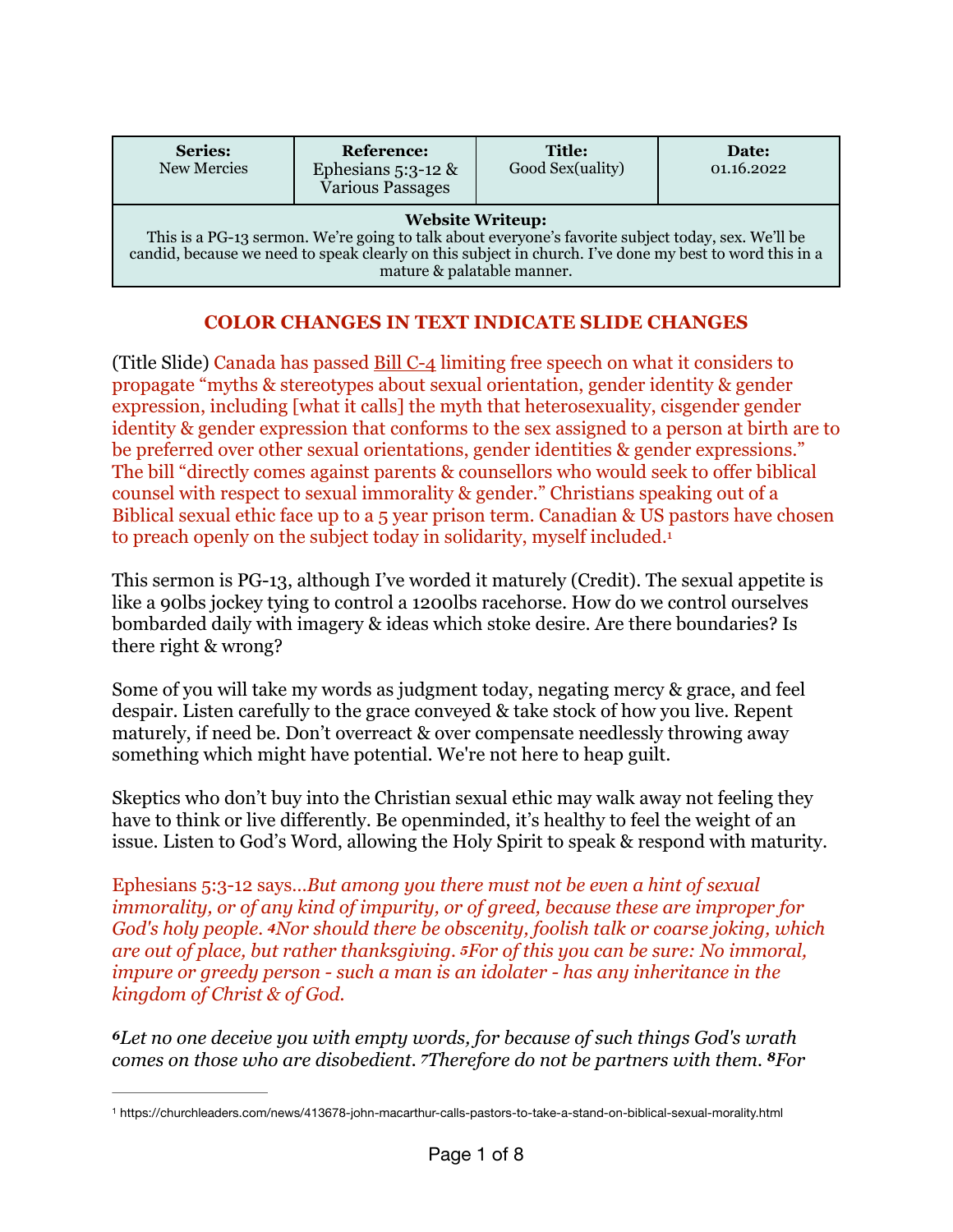*you were once darkness, but now you are light in the Lord. Live as children of light <sup>9</sup>(for the fruit of the light consists in all goodness, righteousness & truth) 10and find out what pleases the Lord. 11Have nothing to do with the fruitless deeds of darkness, but rather expose them. 12For it is shameful even to mention what the disobedient do in secret.*

Such strong words may feel too much to bear in a sexually charged world. And we need to understand the context in which God speaks. Imagine, we're all players in a story starting with Adam & Eve in the Garden of Eden. A beautiful place, living in perfect harmony with God & each other - naked. Husband & wife to unite physically in the act of love making. Fidelity & faithfulness at the heart of their relationship with each other & God. The perfect marriage. Now imagine, what if Satan never turned up & the fall never happened? What would life be like now? What happened?

God wasn't just upset over some fruit. The real problem is they were duped into thinking they could decide for themselves how they should live. They knew the difference between good & evil, just had to go to God for it. So we must ask…who's Satan? Scholars tell us he was a beautiful Archangel who tried to usurp the throne of God & was caste down. He couldn't beat God, but at least he could try to destroy Gods special garden & these vulnerable creatures living in it. Maybe in his initial attempt to usurp the throne, he sensed God had a weak side - a tenderness & loving gentility. How God's willing to give of Himself at risk of being hurt. Maybe he misread vulnerability as weakness & now all he wants to do is to make a mess of Gods creation. He desires to divert the worship of Gods creation to himself.

We know God desires worship, but His worship is never coerced; it's an act of free will to worship God. But, Satan's worship is coerced, not caring coerced worship isn't true worship, or that you even know you worship him. He only cares that you're not worshiping God. So, Satan convinced Adam & Eve maybe God was holding out on them, they could be better than God & decide for themselves how they should live, that they didn't need to be dependent on God for their knowledge of good & evil.

He manipulated them - decide for yourself how you should live, who you'll marry, what you'll be & do. Satan craved Gods Glory & will take worship by default, even though it's not real worship coming from freewill in healthy relationship. Satan's deception opened all out war on Gods wonderful plan. When they were no longer faithful to God, why stay faithful to one another? Why bother imaging a God you're not going to follow? It wasn't their mouths they covered, it was their nakedness. This fall struck at the core of their sexuality & by default they placed themselves under Satan's dominion & power.

From Adam & Eve it went downhill, they hid their differences, exchanged harmony for hostility, coming under the dominion of a being which sought to destroy them. God allowed them to stray - it's what they wanted, God won't force worship. Then we go to Cain & Abel, the first murder, from there to Noah & the starting over by God because it says, *"Every intent of the thoughts of man's heart was only evil continually."* God was saddened & decided to start over with one faithful family making a covenant, asking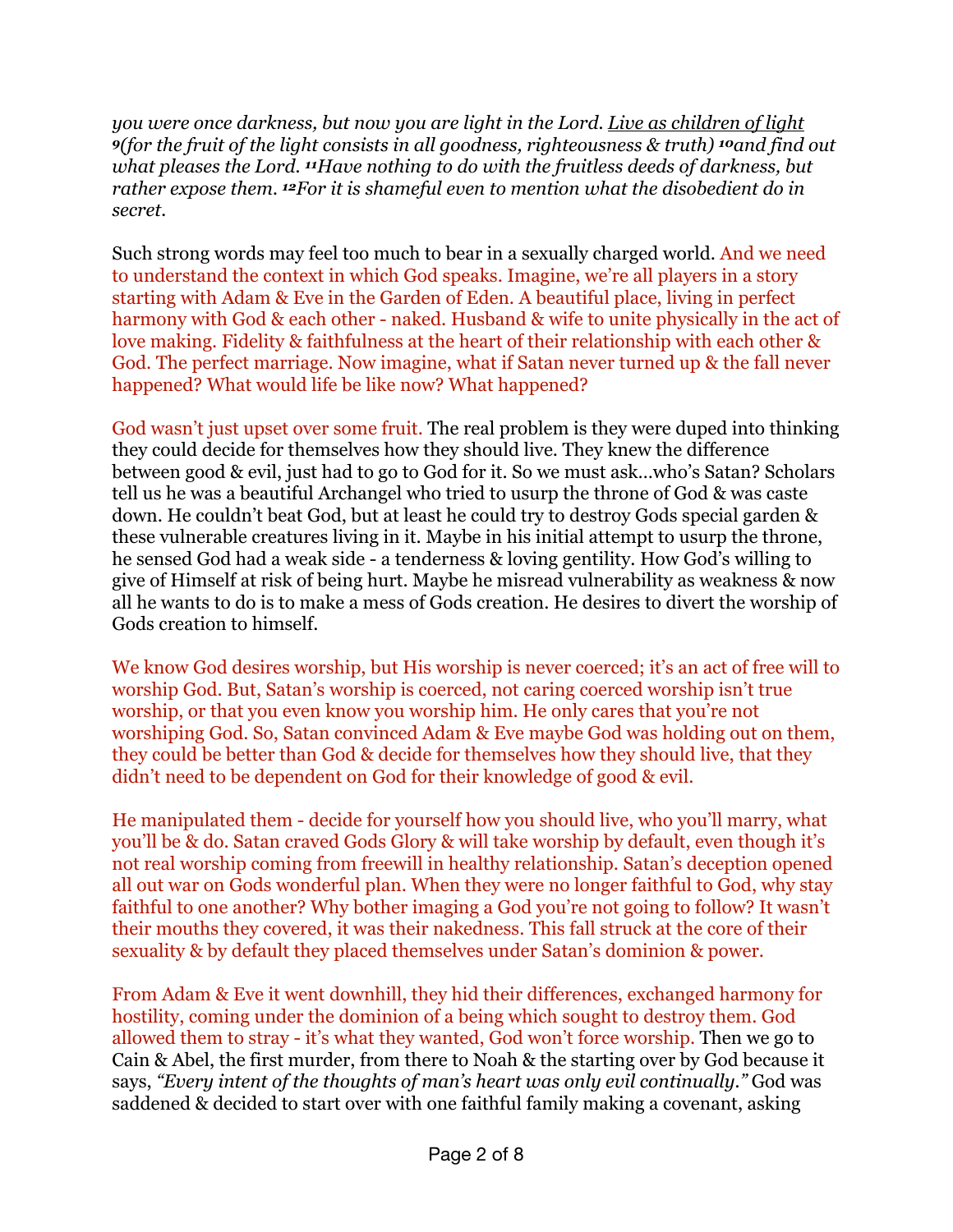them to live on the earth & spread His love from the inside out. Then God chooses one man, Abraham as His reference point to build His special people. But, He also chose to move these people to a special place called Canaan.

I just summarized a good deal of the Old Testament with a large history of the Israelites devotion waxing & waning over history, following God out of Egypt into the desert, onto Mount Sinai, making a golden calf, through the judges & so on. Scripture outlines it all. And we're players in this story, spiritually connected to Scripture & all its characters. We read the Bible as a part of a continuing story.

So God chose to place His people in Canaan. Before doing so He made a covenant with them & said He'd cause them to be fruitful. Their ability to procreate, their sexuality, was a part of His plan & to come under His lordship. He said kings & nations would come from Abraham, Canaan will be yours & so forth, sounds promising *(Gen 17)*. However, God chose to command them to do something strange - to circumcise all the males. Why would God ask this & why's it a symbol of commitment? What's He saying in such a graphic & painful way?

Well, Canaan was a dark religious place involved in idol worship. They didn't yet know Israel's God. Maybe you were taught in Sunday school about idol worship, people had temples & little statues of wood or stone. They might place these idols in their home, on a mantle, in a corner & bow to them. Seems harmless. Why was God so upset, other than it wasn't Him they were worshiping. We're all enlightened people, we know little pieces of stone or wood have no real effect or power to harm. From Sunday school we viewed them as bowing to an idol, then going on about life seeing no power in it.

What you weren't taught was the actual extent & form the worship took. They were worshiping a number of gods. Baal the supreme deity of many gods for one, was the male deity of land or fertility. His title meant landowner. Then Ashtoreth (also known as Venus in Rome, Aphrodite in Greece, Ishtar in Babylonia & other names) the Goddess of fertility & war imaged by Asherah poles, phallic symbols decorating the high places. They believed if these deities saw them in lascivious acts they'd be aroused bringing forth rain making land fruitful. Within this religious structure was a temple priesthood of good looking young folks. As your act of worship, you'd go to the temple & perform acts such as orgies, incest, homosexual & adulterous acts as a spiritual form of worship. Which created a paternity problem, babies with no way of knowing the father. So, there was a third god, Molech, the god of fire who demanded child sacrifice - the solution to the unwanted byproduct of the worship of the other two deities - the abortion solution for ancient people & one reason for Gods extreme disgust & anger.

God chose His people, made a covenant including circumcision, chose Canaan, a dark place of sexual idol worship & put Israel in the middle of it. There's a lot of history there. Abraham pulls up his tent stakes, goes on to the land of Canaan, Joseph is sold into slavery in Egypt, gains power, calls on his family, they grow like crazy, a new Pharaoh comes along, enslaves them, they're called out of Egypt under Moses & finally Joshua leads them to the Promised Land.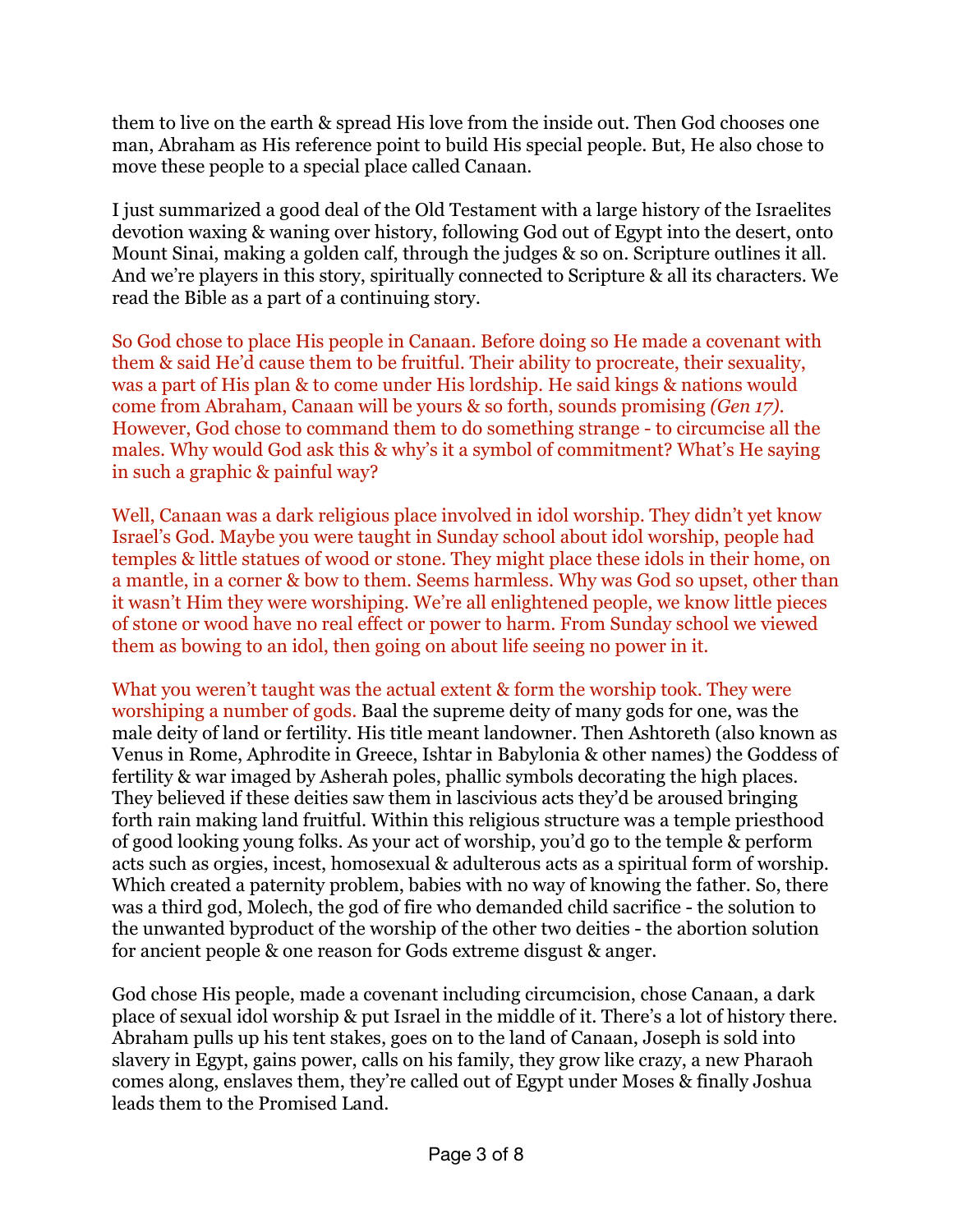God immersed the Israelites in this sexual immorality, darkness & sin. And the Israelite was supposed to live as a witness, as 'children of light', hence the issue of circumcision. God was saying 4 things when He asked the Israelites to do this strange thing. 1) Your sexuality & your worship of me are inextricably linked - the male genital is a vulnerable spot & a symbol of great power & procreation - I want it to belong to me. 2) The power of your life has to be marked by vulnerability to Me in this area. 3) You need a daily graphic reminder of that belonging & vulnerability. 4) I want you to be a visual reminder to others of your connectedness to Me.

Interestingly, God chose a sexually immoral place & asked the Israelites to mark themselves in such a sexual way. If they went to a public bath, or involved themselves in worship of other deities everyone would know they were marked! When He instituted circumcision He was inviting the Israelites to be a part of the redemptive story, to be light, an image of God's covenant relationship with them to others. Through Circumcision God was asking Abraham to submit himself body & soul, the whole man, taking ownership of Abraham's sexuality & virility. God was going to build this nation through Abraham. His people had to be marked & to reflect fidelity & faithfulness. God was starting over His original plan. Look at Duet. 30:6 - *"The Lord your God will circumcise your hearts & the hearts of your descendants so that you may love him with all your heart & with all your soul & lives."* There's a direct correlation between human sexuality & spirituality, the terminology's the same. Abrahams sexuality was linked to his spiritual life with God & God's ultimate purposes of bringing life to this world. God wanted to be in control of his whole being, including his ability to procreate. Abrahams offspring were God's people (Isaac & the three barren matriarchs; Sarah, Rebekah & Rachel). Sexuality within a covenant relationship was in direct contrast to the Pagan beliefs & practice of their sexuality. *(See also Col. 2:9-12 & ROM 2:28-29)*

Now they're a marked people physically & spiritually. After 40 years they come to the point of going into the Promised Land led by Joshua. There were the Canaanites & God asks them to go in & *live as children of light*. But although they served the Lord under Joshua, later they did evil in the eyes of the Lord & served the Baals & the Ashtoreths. They conquered the Canaanites physically, but were conquered spiritually by Canaanite worship. They prostituted themselves to other gods, wouldn't listen to the judges, waxed & waned, returning to ways even worse than their forefathers. God says, "I'll no longer drive out the nations due to this" & uses these enemies to purify His people. We find in Numbers 25, the Israelites didn't even wait to enter the land before they started to serve other gods & 24,000 were killed for their disobedience at that time (Paul mentions this in 1 Cor. 10:8-22).

The lesson is: *Sexual impurity is not spiritually neutral.* One commentator writes: *"This worship (of Canaanite deities), appealing to every sensual passion, joined with the attractions of wealth, fashion & luxury, naturally was a great temptation to a simple,*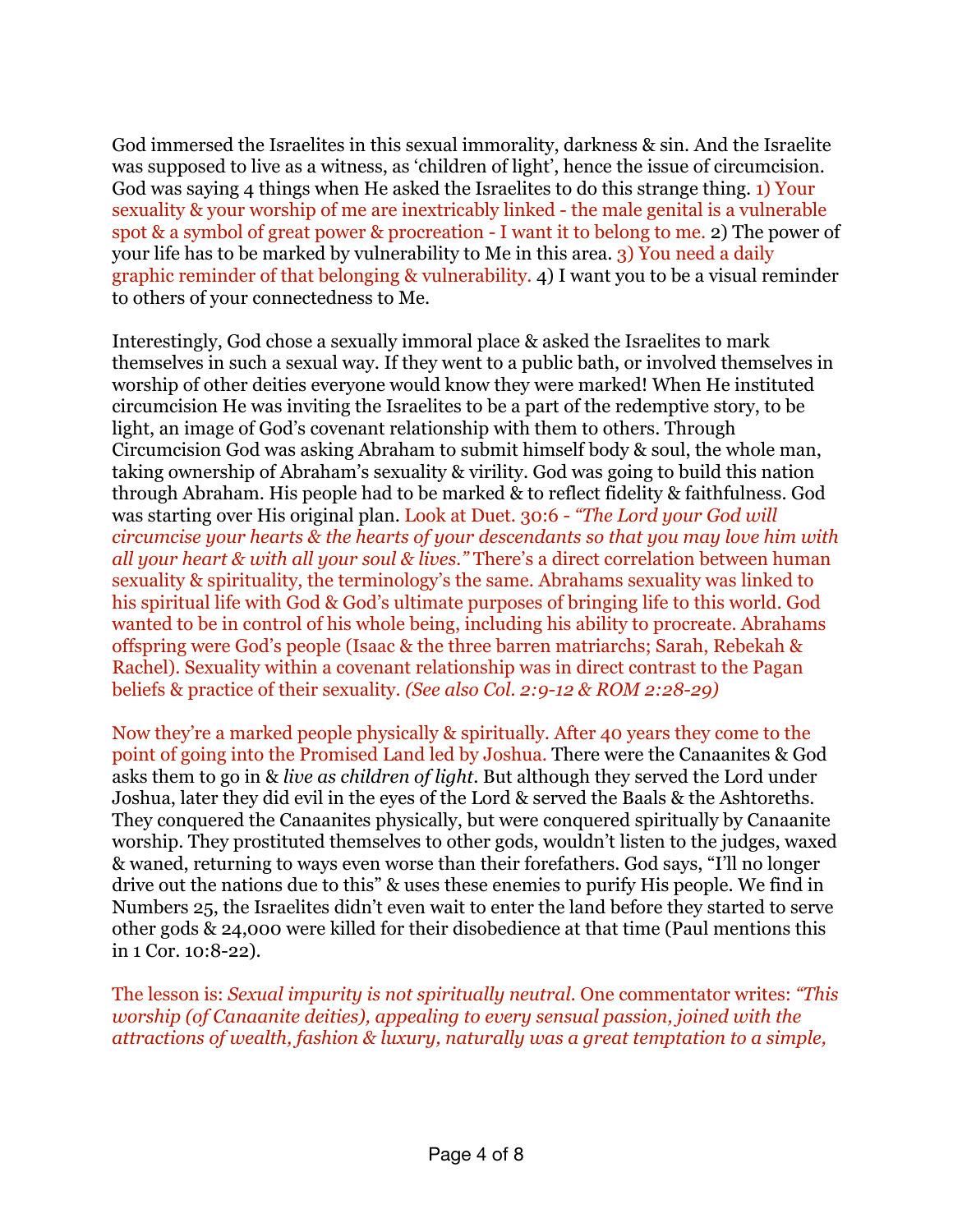<span id="page-4-1"></span>*restrained agricultural people, whose worship & laws demanded the greatest of purity of heart & life.["2](#page-4-0)*

Judges 2:10-19 explains the first generation in Canaan…*After that whole generation had been gathered to their fathers, another generation grew up, who knew neither the LORD nor what he had done for Israel. 11Then the Israelites did evil in the eyes of the LORD & served the Baals. 12They forsook the LORD, the God of their fathers, who had brought them out of Egypt. They followed & worshiped various gods of the peoples around them. They provoked the LORD to anger 13because they forsook him & served Baal & the Ashtoreths. 14In his anger against Israel the LORD handed them over to raiders who plundered them. He sold them to their enemies all around, whom they were no longer able to resist. 15Whenever Israel went out to fight, the hand of the LORD was against them to defeat them, just as he had sworn to them. They were in great distress.* 

**<sup>16</sup>**Then the LORD raised up judges, who saved them out of the hands of these raiders. **<sup>17</sup>**Yet they would not listen to their judges but prostituted themselves to other gods & worshiped them. Unlike their fathers, they quickly turned from the way in which their fathers had walked, the way of obedience to the LORD's commands. **18**Whenever the LORD raised up a judge for them, he was with the judge & saved them out of the hands of their enemies as long as the judge lived; for the LORD had compassion on them as they groaned under those who oppressed & afflicted them. **19**But when the judge died, the people returned to ways even more corrupt than those of their fathers, following other gods & serving & worshiping them. They refused to give up their evil practices & stubborn ways.

Judges 17:6 says…*In those days Israel had no king; everyone did as he saw fit.* They hammered through this history of Judges & Kings, doing well sometimes & worse later (like yo-yo dieting). A sad story. In Judges 6:25-30 the Israelites wanted to kill a fellow Israelite because he tore down an altar to Baal. They built more & more altars involving themselves in sexual worship of other deities, burned incense in the place of Yahweh's altar, so on. In Jeremiah 11:13 it says, *"You have as many gods as you have towns, O Judah; and the altars you have set up to burn incense to that shameful god Baal are as many as the streets of Jerusalem."* They built temples for Baal worship, swore on his name, set up idols & pagan symbols on threshing floors, in their wine vats & behind their doors & doorposts (Isaiah 57:9/Hos. 9:1). Every time they looked at one of these idols they'd feel sexually aroused recalling the last act of worship in which they participated. They brought Asherah poles into, housed temple prostitutes & practiced these things in God's Temple becoming polytheistic & polygamous - which always go together. Leviticus 18 describes these practices & in verse 21 it outlaws the sacrifice of children. God had commanded Adam & Eve to be fruitful & cover the earth. He was intending to continue His plan through Abraham & Satan was still seeking to destroy God's creation by diverting worship & taking the power of procreation of Abrahams

<span id="page-4-0"></span>*Peloubet's Bible Dictionary, Zondervan (1972) p.272.* [2](#page-4-1)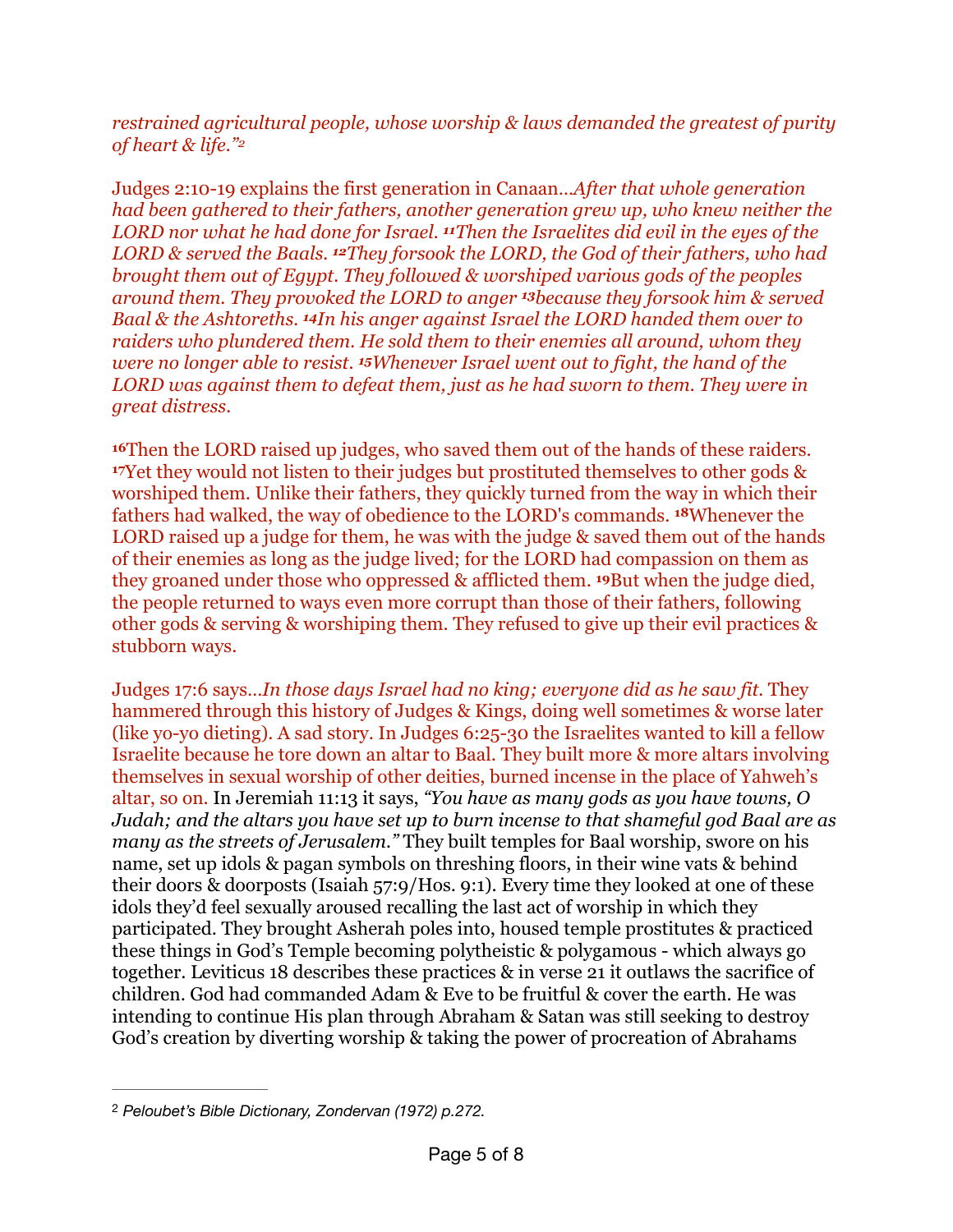descendants to himself. Abrahams' offspring were being killed off by Satan & life bearing is a part of our sexuality.

What a story! A story about an ancient people, not us. None of you have an idol on your keychain, for sure. We're enlightened, we know our sexuality has nothing to do with our spirituality; God is here, sex is there. No mixing, no problem. There are no spiritual powers influencing our thoughts & actions, tempting us in immoral ways. We're smarter than that; we choose how we should live! We don't have Asherah poles & we don't even know anyone who worships such things! What's all this have to do with us? Remember two things: Sex is an act of worship, therefore sexual immorality isn't spiritually neutral. It's an act of worship either to something other than God, or to God Himself in the confines of the heterosexual marriage covenant. We give glory to Satan by default through coerced worship with every illicit orgasm, encounter, immoral fantasy, porn image, etcetera.

The Enemy pays special attention to this vulnerability. He knows sexuality is supposed to be directed in worship to God - sex as a spiritual act of worship, mirroring His love relationship with us in fidelity & faithfulness in the confines of the heterosexual marriage covenant. We're weak & vulnerable, failing just like the Israelites. None of us perfect. When we understand the context of from where God speaks, we understand those passages in the NT which warn strongly against sexual impurity. When we use our sexuality outside of what God created it to be, we offer something good & holy to Satan who doesn't have our good in mind. By default we further Satan's goals, not God's glory.

Artist Andre Serrano created an image called *The Piss Christ* seeking to offend Christians for judgment he felt as a homosexual. A crucifix in a beaker, filled with cows' blood & his own urine. Senator Al Damato tore up a copy on the senate floor. Newt Gengrich said, *"This is prototypical of the cancer that is eating up our society."* Attempts to destroy it caused the National Gallery of Australia to close. But what man intends for evil, God uses for good - Andre unwittingly created something which illustrates the Gospel of Christ all too well.

Remember, we're all players in this continuing story. Ephesians 5:8, to live as children of light is a charge to us. God chose us, like the Israelites, to be immersed in a dark culture to live as light. There's no greater calling than to be a part of the redemptive story in history living as children of light among the dying & the lost. This is our immersion experience as Canaan was Israel's. Like them, we're humbled, realizing we aren't only the crucifix immersed in a dying world to be light, we're also that beaker containing the blood & urine of our lives. God chose to immerse Himself in us changing us from the inside out, redeeming us by the power of His sacrifice. Now, He wants to use us in the lives of others. We're all witnesses of Jesus immersed in the blood & urine of America to be salt & light.

We're able to remain committed & true to God by submitting our sexuality to Him. As 90lbs jockeys we may not be able to handle a 1200lbs horse, but God can. God's Word & Spirit are the bit & bridle in the mouth of our sexuality directing it in healthy ways. Sex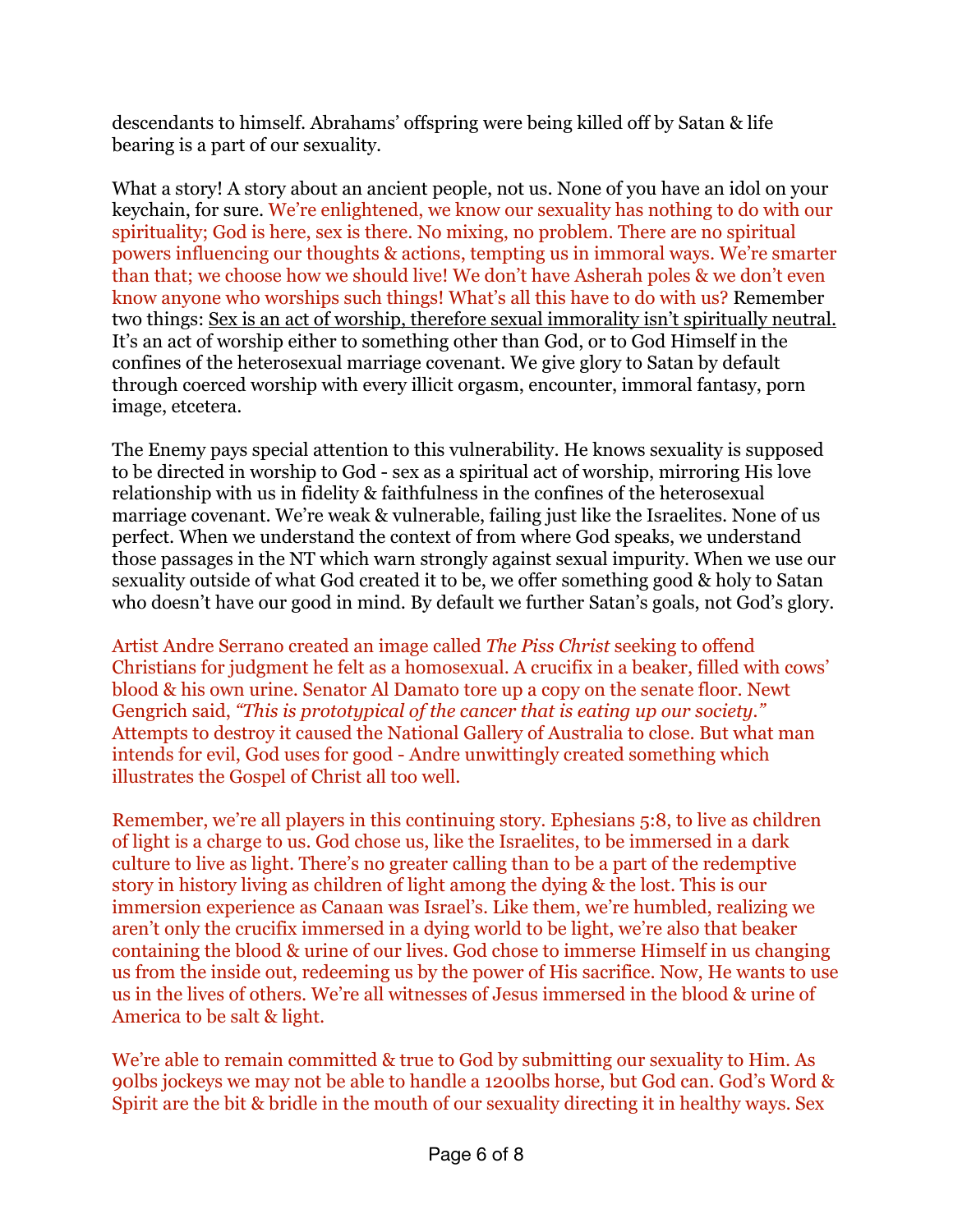isn't dirty, wrong, or outside of God's intent, but it is a reflection of what our relationship is to Him & others need to see that. Proper sex within the heterosexual marriage covenant & in the patient waiting of the single person, is glorifying to God & a missionary witness to the world. Maybe you never considered your sexuality as witness. In Indonesia the faithfulness & fidelity of my marriage was profoundly useful to God in my witness to Muslims, just as my single teammate was in their submission in this area. At times it seems everyone's involved in some sort of wrong relationship, pornography, or just in an abusive situation. And like a great jockey we have a good shot at being Triple Crown winners, we just can't allow ourselves to be manipulated by a dark errant cultural narrative.

## Listen to Hosea 2:14-23

**<sup>14</sup>**"Therefore I am now going to allure her; I will lead her into the desert and speak tenderly to her. **<sup>15</sup>**There I will give her back her vineyards, and will make the Valley of Achor a door of hope. There she will sing as in the days of her youth, as in the day she came up out of Egypt. **<sup>16</sup>**"In that day," declares the LORD, "you will call me 'my husband'; you will no longer call me 'my master. ' **<sup>17</sup>**I will remove the names of the Baals from her lips; no longer will their names be invoked. **<sup>18</sup>**In that day I will make a covenant for them with the beasts of the field and the birds of the air and the creatures that move along the ground. Bow and sword and battle I will abolish from the land, so that all may lie down in safety. **<sup>19</sup>**I will betroth you to me forever; I will betroth you in righteousness and justice, in love and compassion. **<sup>20</sup>**I will betroth you in faithfulness, and you will acknowledge the LORD. **<sup>21</sup>**"In that day I will respond," declares the LORD— "I will respond to the skies, and they will respond to the earth; **<sup>22</sup>**and the earth will respond to the grain, the new wine and oil, and they will respond to Jezreel. **<sup>23</sup>**I will plant her for myself in the land; I will show my love to the one I called 'Not my loved one.' I will say to those called 'Not my people, ' 'You are my people'; and they will say, 'You are my God.' "